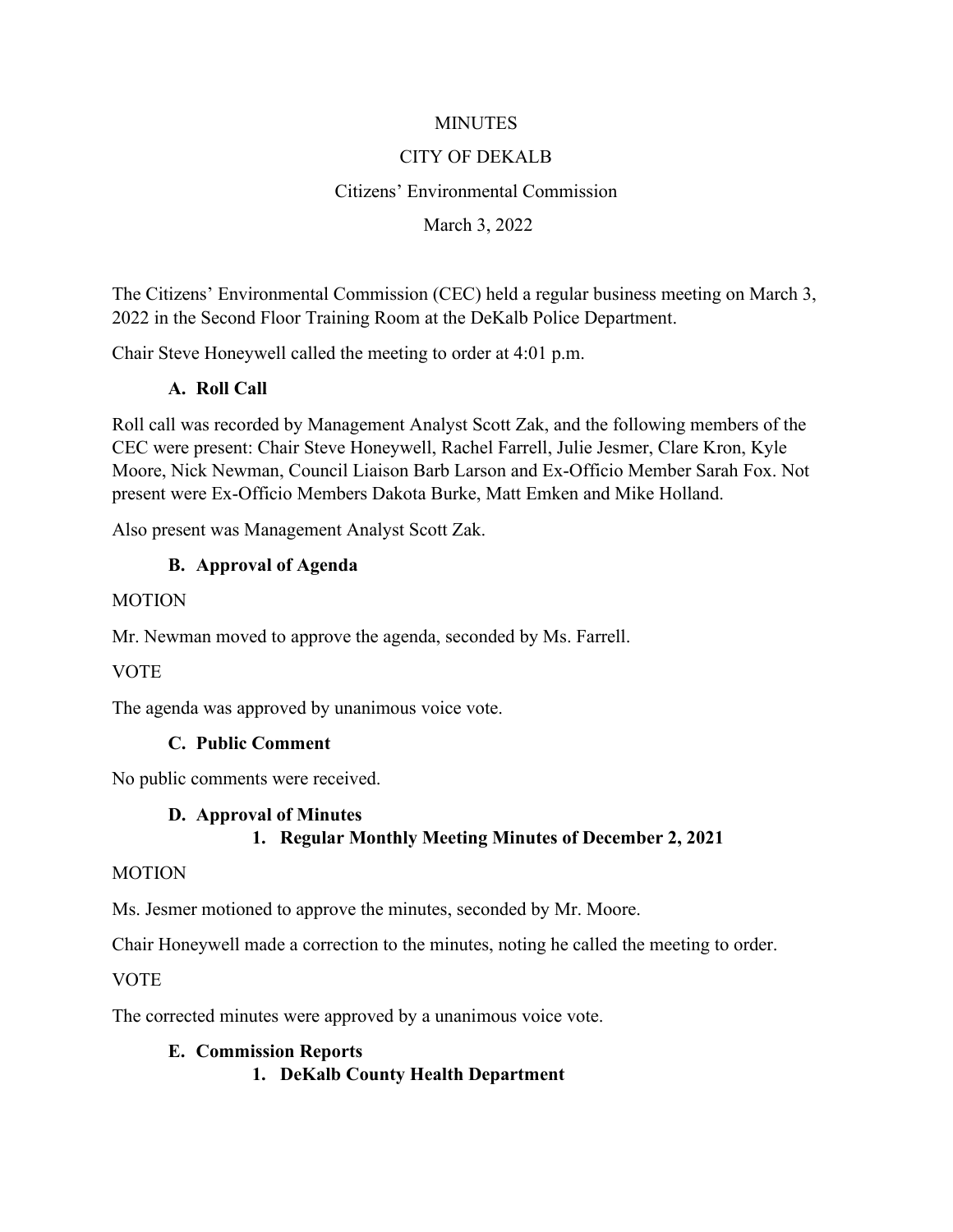With Ex-Officio Member Burke absent, no report was given.

## **2. DeKalb Park District**

With Ex-Officio Member Emken absent, no report was given.

## **3. Kishwaukee Water Reclamation District**

With Ex-Officio Member Holland absent, no report was given.

## **4. Northern Illinois University**

Ms. Fox shared that NIU now has a sustainability coordinator, Cortney Gallaher, who is tasked with working on environmental sustainability for the campus and could be helpful with sustainability projects. She added her environmental law students could also assist the Commission.

## **5. City Staff Liaison**

Mr. Zak congratulated the Commission on their well-attended public forum on the Sustainability Plan update on Feb. 24. He shared that City Engineer Zac Gill and Assistant Public Works Director Andy Raih helped with the accomplishments section of the presentation and that the event was successfully streamed on Facebook.

Mr. Zak delivered the PRIDE Award certificate for the Trash Squirrels to Ms. Jesmer. The remaining two certificates will be mailed.

# **F. New Business**

# **1. Earth Day event**

Mr. Newman reported that NIU's Care Day is being expanded to a community-wide trash pickup the morning of April 22 and that organizers are looking for areas to clean up. Ms. Jesmer said the Trash Squirrels are participating. Chair Honeywell said he has contacted the high school about possible letting students out of class for a few hours to help. He said the Commission should support the event, at least through promotion.

Responding to questions, Mr. Zak said this event could be shared on the Commission's webpage and the City's social media accounts and an events section could be added to the webpage. Chair Honeywell suggested a tagline promoting the webpage could be added to the end of the Commission's Chronicle articles. Mr. Newman notes the events section would have to be straight-forward information. Chair Honeywell said he would bring a promotional piece for Earth Day to the next meeting.

Ms. Jesmer asked if there is a way to be informed about issues coming before the City Council. Mr. Zak said the public can sign up on the City's website to receive notification when Council agendas are posted.

# **2. News on possible new CEC members**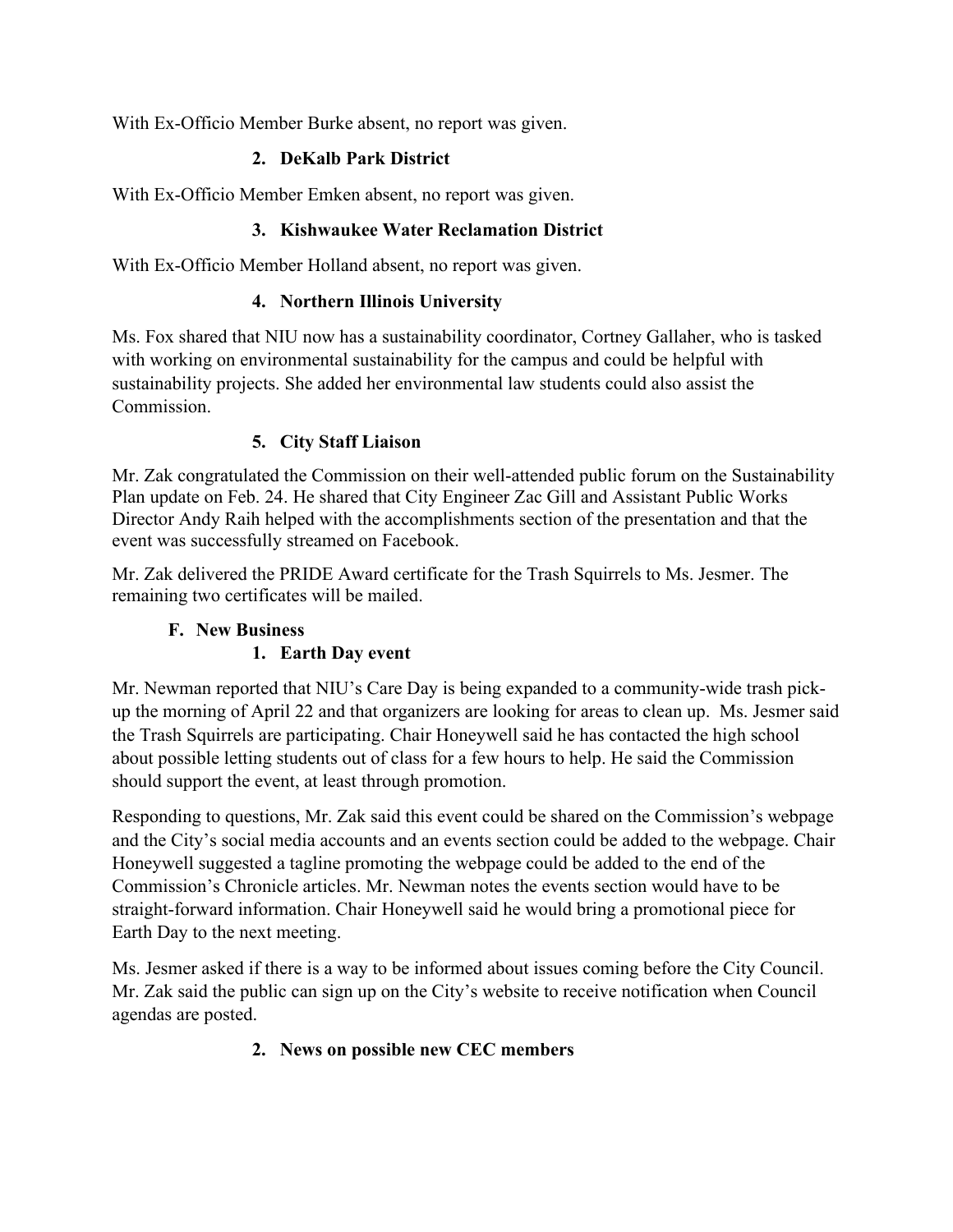Alderwoman Larson reported she has attempted to contact Fotis Pappas twice but has not heard back. Chair Honeywell said he talked with Aaron Schwab, who will not be able to join the Commission, but offered another recommendation, who will be contacted by Chair Honeywell.

## **3. Tree planting initiative**

Mr. Honeywell said there was strong support at the Feb. 28 public presentation for the planting of more trees in the City. He said he would like to see edible landscaping, but Ms. Kron said she believes planting fruit trees on City property is not allowed. Ms. Jesmer notes there are landscaping requirements for commercial developments but not residential.

Mr. Zak shared that after a tree in the parkway is cut down because of disease or death, the tree is replaced with the homeowner's permission so long as there is funding remaining in the forestry budget. He said a cost-sharing program for tree plantings is being considered and that Assistant Public Works Director Andy Raih suggested placing this program in the Sustainability Plan would be helpful. Ms. Jesmer asked if composting was available. Ms. Farrell noted that can already be done with yard waste. It was suggested that information could be shared on the webpage or in an article.

## **4. Possibility of a CornFest table**

Chair Honeywell asked if the City would fund a table at Corn Fest for the Commission. Alderwoman Larson said while she understands the CEC is proactive, City commissions do not have budgets and the CEC's role is to gather information to present to the City Council. She said having a table would be the role of an activist group, and while that activist group may be needed, it is not the role of the Commission. She said it is best to work on issues with Council support, such as a countywide ban on plastic bags.

Ms. Farrell asked how a Monarch Festival could be held. Mr. Zak said a group would have to plan the event and go through the City's event application process, which requires proof of insurance and fees. Ms. Kron said that rules out the Commission holding the event since it does not have a budget. Alderwoman Larson suggested the Park District may be a better organization through which to plan the festival. Mr. Newman said he would contact Mr. Emken. Alderwoman Larson suggested the Monarch Festival could be part of a larger event, which Commissioners agreed would be a good idea.

## **G. Old Business**

## **1. February presentation on Sustainability Plan**

No information was presented here.

## **2. Sustainability Plan updates and ideas**

Chair Honeywell said a lot of ideas were received at the Feb. 24 presentation and a lot of information would be coming from the NIU students assisting with the update. He said it is time to start removing items so new ideas can be added. Ms. Kron noted Mark Schuller's students are working to gather input from underrepresented areas.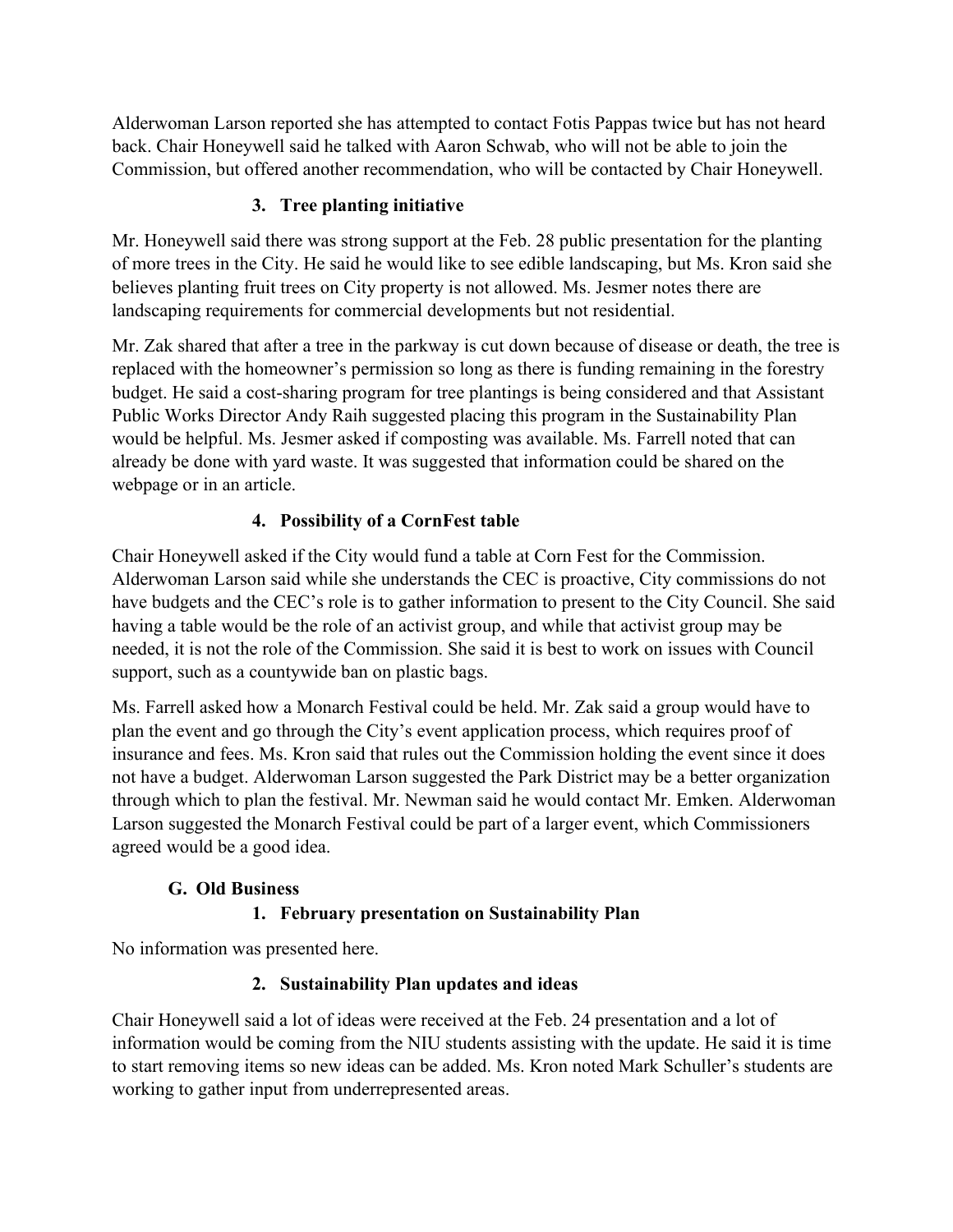Mr. Newman shared ideas that were suggested at the public meeting. They included:

- Improve simplicity and readability
- Give teeth to plan
- Add climate change as a goal with climate justice as a pilar
- Include decarbonization commitment for City
- Improve outreach
- Make air quality reports available
- Increase planting of native trees
- Increase access to recycling
- Pursue countywide plastic bag and bottle ban
- Improve awareness of Huskie Bus line
- Promote infrastructure for non-personal automobile transportation, including Metra

Chair Honeywell said difficulties of extending Metra passenger train service to DeKalb include implementation of a tax and a requirement that a minimum number of people live near the station. However, Alderwoman Larson noted few people live near the La Fox station, and Chair Honeywell said the extension makes sense since DeKalb is a college town. He said it could be included as a blue-sky idea in the plan. Ms. Fox said there is interest at NIU in seeing a Metra extension and that interest could provide previously untapped support. Alderwoman Larson said now is the perfect time for the extension with the opening of Ferrara, Amazon and the Meta Data Center.

## **3. Decarbonization Presentation**

Chair Honeywell encouraged Commissioners to review the slides from the Kishwaukee350 presentation for possible inclusion in the Sustainability Plan.

# **4. Future 2022 CEC presentations**

Ms. Kron suggested contacting Dan Kenney again about a presentation on a community bee hive and another presentation about the best trees for backyard planting, including trees resistant to climate change. It was agreed to hold a presentation on tree planting on May 19 at the DeKalb Public Library. Ms. Kron said she would begin research.

Ms. Jesmer left the meeting.

# **5. Next articles for Daily Chronicle**

Ms. Jesmer will be asked to move her article on trash pick-up to April so it can be used to promote the Earth Day event.

## **6. Grant possibilities**